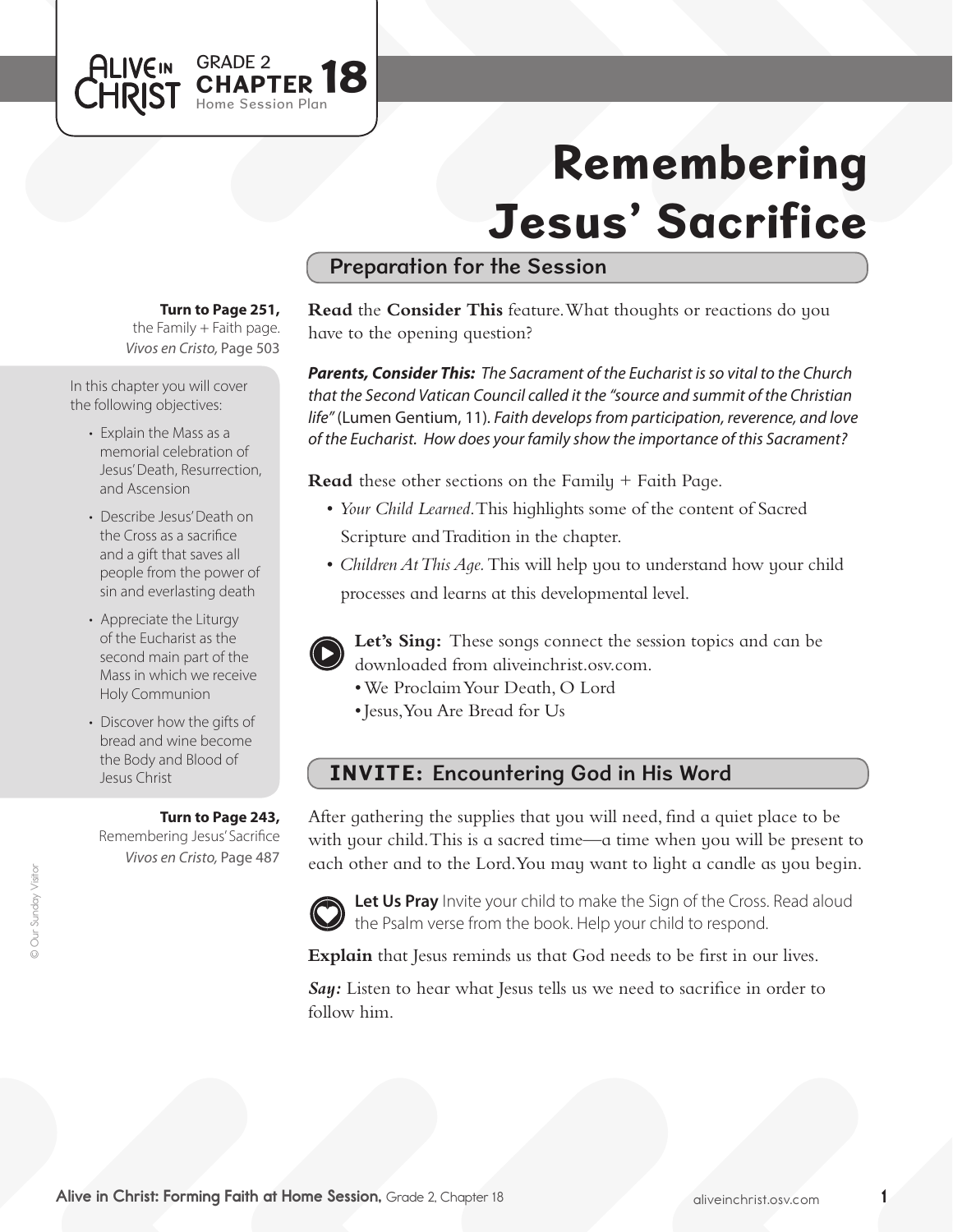**Guide** your child through the Preparing for God's Word Ritual you learned in the Introduction Session or play Track 1 of the Songs of Scripture CD.

- Proclaim God's Word in the Parchment Paper box on the page.
- Maintain several moments of silence.
- Ask: What did you hear God say to you today?

**Invite** your child to respond and also share what you heard.

Now, look at the *What Do You Wonder?* box.

**Say:** Sometimes the things that we have, like our games or our toys, can distract us from following Jesus. If we spend too much time playing, or wanting more things, we take time away from getting to know Jesus.

**Invite** your child to respond to the questions. Prompt what else they might wonder about keeping God first in their lives.

# DISCOVER: Learning God's Truth

**Turn to Page 244,** Making Sacrifices *Vivos en Cristo,* Page 489

**Read** aloud the opening question. Have your child follow along as you read the definition of **sacrifice** from the Catholic Faith Words box.

**Read** the opening paragraph.



**Proclaim** the Scripture story in the Parchment Paper box. Invite your child to explain why the young man went away sad?

**Read** aloud the last paragraph.

Ask: What is a time you had to give up something for someone else?



**Do** the gold-star activity.

*Parents, Consider This: In the story of the Rich Young Man, Jesus asks us to place God first in our lives. Help your child understand the difference between want and need. Encourage family discussions about "How much is too much?" Ask questions such as, "Is eating dinner every night too much?" (No.) "Is eating dessert after every meal too much?" (Yes.) Weaving questions such as "Do you think our family wants this or needs this?" will help your family learn to distinguish the difference.*

**Turn to Page 245,** 

The Greatest Gift *Vivos en Cristo,* Page 491

**Show** your child a crucifix you have in your home (or a picture of one).

Ask: What does a crucifix help us remember?

**Read** aloud the three paragraphs.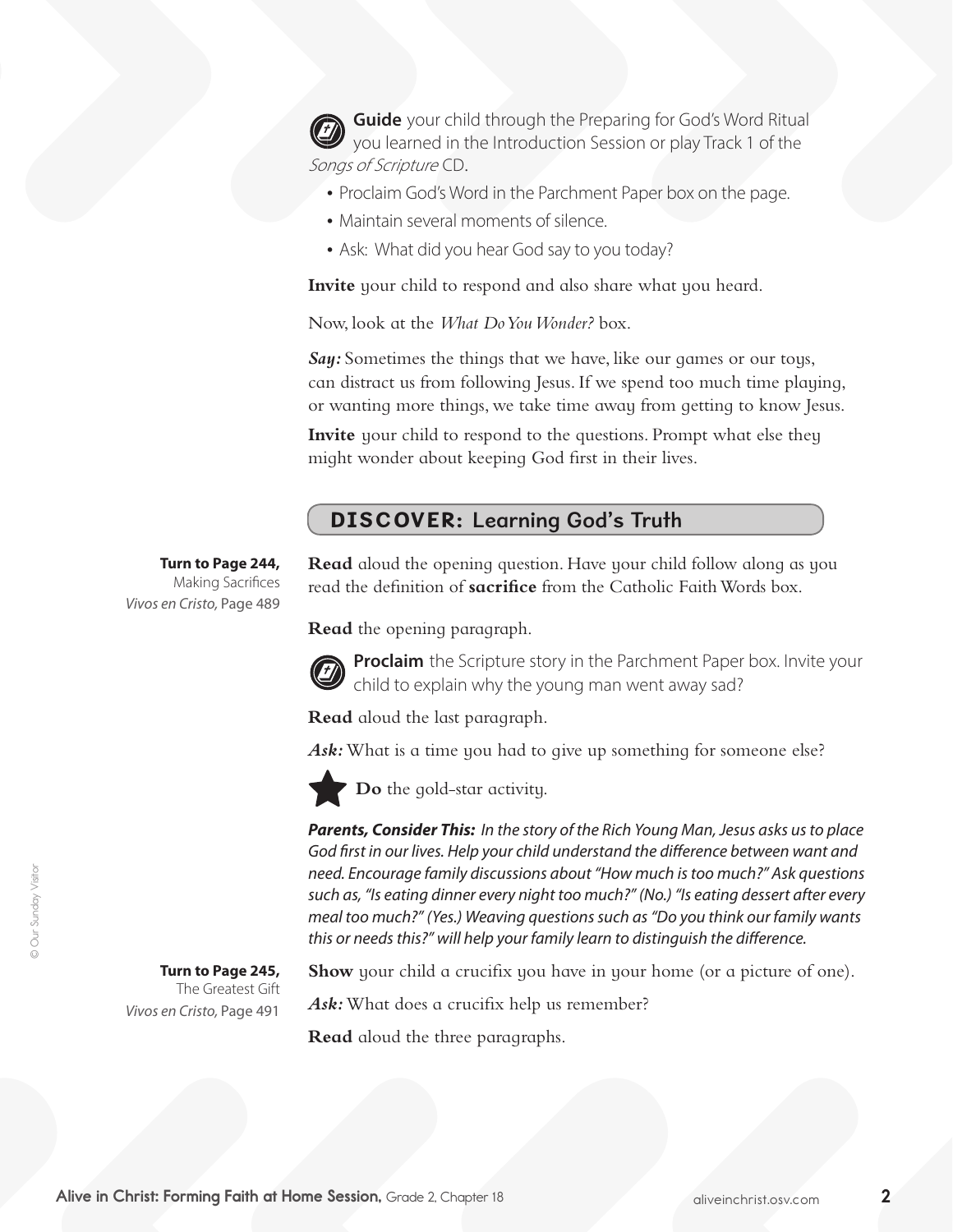Ask: How do we remember and celebrate Jesus' Death and Resurrection? (On Easter and every Sunday we celebrate a "little Easter.")

**Read** the definition of the **Last Supper** in the Catholic Faith Words box on page 244.

**Have** your child complete the Share Your Faith activity.

*Parents, Consider This: The Mass is a memorial celebration of Jesus' Death, Resurrection, and Ascension. Jesus' sacrifice is a gift that saves all people from the power of sin and everlasting death. Jesus showed us how sacrificing for another can be an act of love. In your everyday conversations, affirm and thank members of your family for the sacrifices they make for others.* 

**Turn to Page 246,**

Liturgy of the Eucharist *Vivos en Cristo,* Page 493 **Read** aloud the opening question and first paragraph. Have your child place a finger on the word **Liturgy of the Eucharist** in the text. Read its definition in the Catholic FaithWords box.

**Read** the second paragraph.

Ask: Who prepares the gift? (the priest)

**Read** aloud the beginning of the third paragraph. Have your child read the "All" part as you read the part for the "Priest."

**Do** the gold-star activity.

*Parents, Consider This: The word Eucharist means "thanksgiving." Cultivate an appreciation for the sacrifice Jesus made for us. Discuss how you are grateful for Jesus' sacrifice. Also, think of ways we can practice showing gratitude and appreciation for family members and friends.* 

**Write** the word "Eucharist." Remind your child that Eucharist means "thanksgiving."Ask your child what we are giving thanks for when we celebrate the Eucharist.

**Read** aloud the paragraphs.Ask your child what he or she learned about the Eucharistic prayer. Remind your child that we give thanks to God for sending Jesus, whose Body and Blood become present in the Sacrament.

**Have** your child place a finger on the word **consecration**. Read its definition in the Catholic Faith Words box.

#### **Turn to Page 247,**

The Eucharistic Prayer *Vivos en Cristo,* Page 495